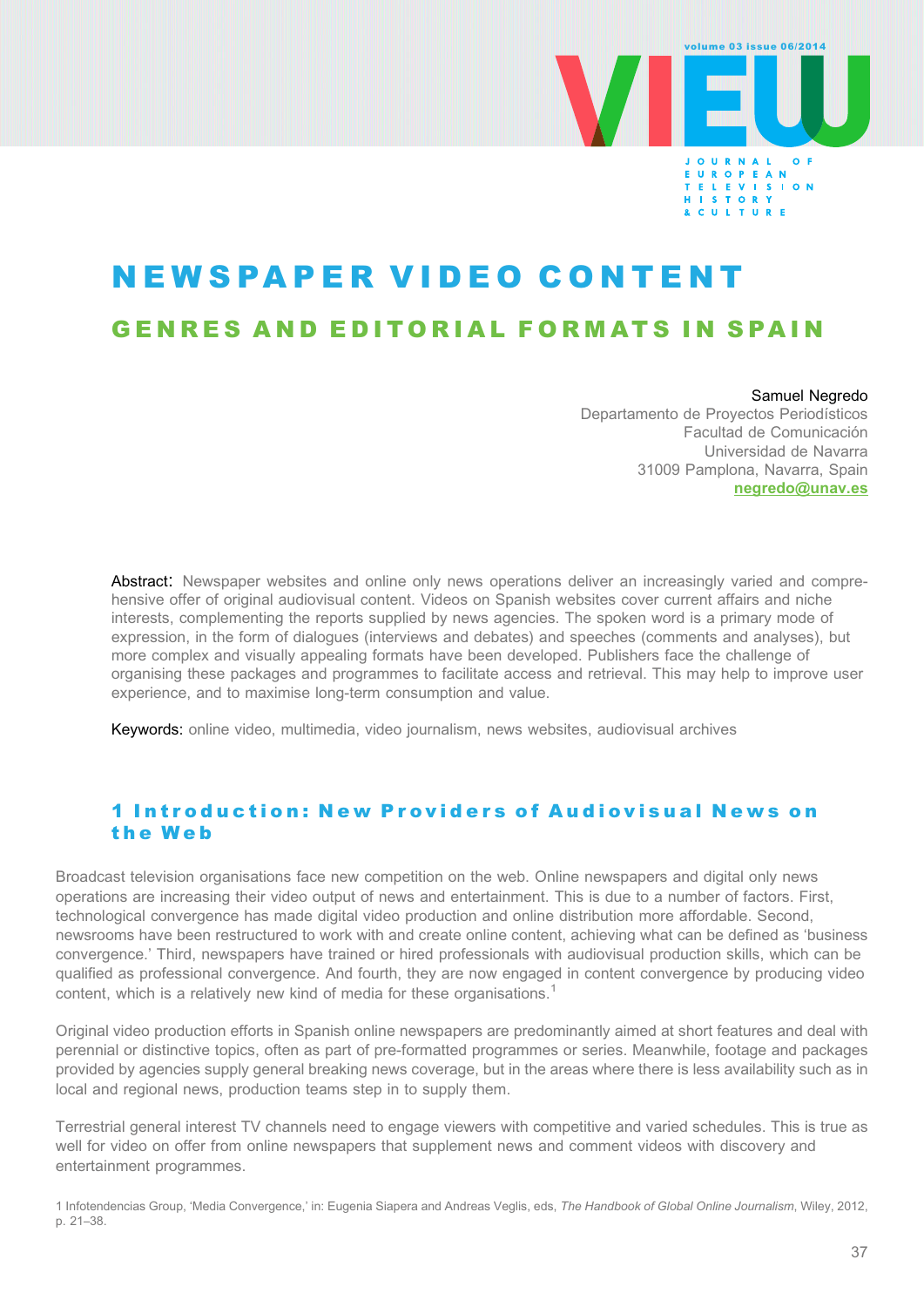

These softer content genres help to broaden the audience reach, and may attract new users to more serious and informative pieces. They are also more suitable for sponsorship than news and easier to produce.

# 2 Aims and Methodology

The main objective of this study is to test if traditional audiovisual content typologies and taxonomies are still valid for online video content. This has implications on website architecture and on the development of editorial models of original online videos.

As a consequence, there are two secondary aims: to review the options for retrieving original videos on newspaper websites, and to discuss their editorial format. This brings up a question: are complex and cohesive programmes still the norm for the online environment, or do clips that present a single topic through a single genre fit this medium better?

The work presented here is an analysis of original videos produced exclusively by or for online newspapers in Spain, which do not run an offline broadcast operation under the same brand. It therefore excludes the type of content made for broadcast and repurposed for online.

The sample for the quantitative analysis was collected over six alternate weeks in the last three months of 2011. It consists of 522 videos published by four organisations: Elpais.com (n=105) and Elmundo.es (n=161), the two most read news websites in Spain belonging to paid, quality, daily newspapers; Lavanguardia.com (n=193), the most read newspaper website among those edited outside Madrid, and Lainformacion.com (n=63), the most read, online only news operator at the time of the survey.<sup>2</sup> More recent examples and developments have been included in some sections for the purpose of qualitative analysis, discussion and illustration.

To complement this work, the architecture and retrieval features of the video sections on six news websites, including the four above, were tracked over four years. The results of this are presented later on.

Operationalization starts by classifying the sample videos, using standardised categories from the European Broadcasting Union Classification Scheme (EBUCore)<sup>3</sup> for Content Genre and Editorial Format.

This has allowed me to put all original newspaper videos in context including news and non-news content and to take into account their topics and editorial format. This effort is also useful in determining the nature of the videos: whether they can be labelled as programmes, or whether many of them can be considered segments edited from a longer broadcast television show.

Then, I will look at site architecture and retrieval options, which determine how the user may access and experience the content on offer, using criteria related to topic, format and date, or tools such as categories, archives, playlists and search.

Last but not least, I will analyse briefly the editorial models of the most production-intensive news formats on offer through the years: daily and weekly video news bulletins and news magazines repurposed for the web or produced entirely for this medium.

<sup>2</sup> Videos from Lainformacion.com are not discussed here due to space limitations, the small sample, and because the site ceased original video production when it merged with another company, and has been superseded in the rankings by several other web-native brands. Some of its most remarkable works are La Plaza: la gestación del movimiento 15M and [El mal del cerebro](http://especiales.lainformacion.com/ciencia/el-mal-del-cerebro/), big-scale documentary productions that went live in early 2012, in the months following the data collection for analysis.

<sup>3</sup> EBU, EBU Core Metadata Set, version 1.5, 04/2014, [https://tech.ebu.ch/docs/tech/tech3293v1\\_5.pdf](https://tech.ebu.ch/docs/tech/tech3293v1_5.pdf), (Retrieved: 1 December 2014).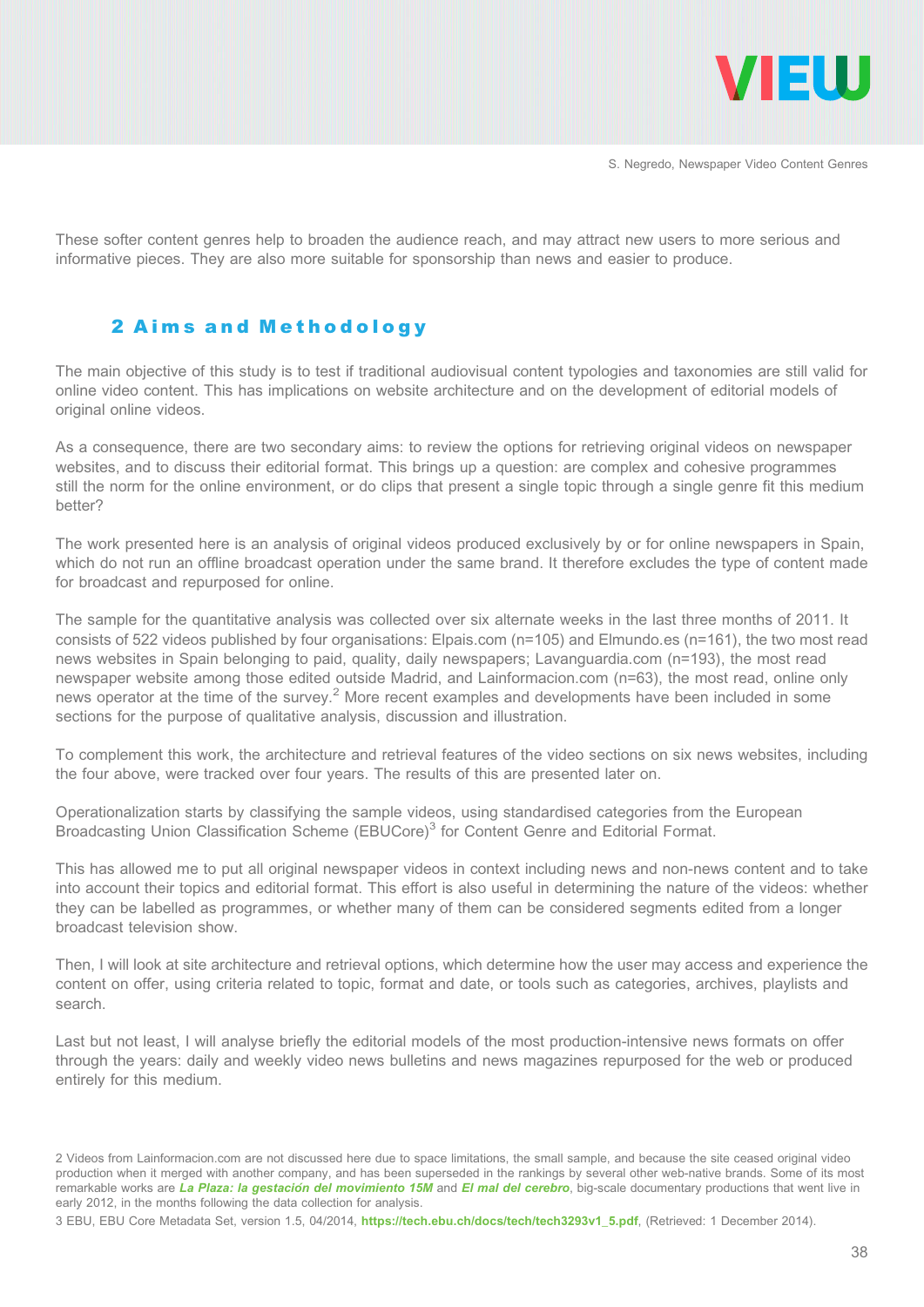

# 3 Content Genre: News and Current Affairs Videos Supplemented with Arts, Lifestyle and Other **Categories**

The Content Genre classification broadly describes the topic of videos according to the main categories in the EBUCore,<sup>4</sup> which was adapted for this study, in order to keep a single hierarchical level.<sup>5</sup>

News or pure information was the most popular topic category on all three sites, but qualitative differences are important. It represented 50% of [the videos by](http://elpais.com/elpais/videos.html) El País, many of them being comments and analysis about the news rather than actual reporting; 45% of the videos in La Vanguardia had a very high proportion of local on-site newsgathering, and 31% in El Mundo represented slightly longer features covering events happening in Spain.

Let us now turn to the results of the other categories for each website. In Elpais.com, Sciences (11%), Humanities (10%), the Arts (9%) and Music performances (8%) were the four most popular content genre categories. A reason for this is the existence of niche programmes and special series, as I will discuss in the next section.

Twenty seven per cent of **[videos on Elmundo.es](http://www.elmundo.es/elmundotv/)** covered leisure, hobbies, consumer and lifestyle issues, almost reaching the same output as News and factual content. Within this category, users can find a great variety of videos.



Video 1. Click [here](http://www.youtube.com/watch?v=cvnThnATu8U) to watch it.

Title: El Mundo. Miradas al Fresco. Terry O'Neill interview

Description: The Miradas al fresco (Fresco glances) series from El Mundo highlights art exhibits with commentary from painters, photographers and curators. This example is representative of the broad arts and culture coverage offered in video by the newspaper. Language: Spanish.

4 EBU, European Broadcasting Union Classification Scheme: Content Genre, 20 August 2010, [http://www.ebu.ch/metadata/cs/web/ebu\\_Content](http://www.ebu.ch/metadata/cs/web/ebu_ContentGenreCS_Mapping_p.xml.html) [GenreCS\\_Mapping\\_p.xml.html](http://www.ebu.ch/metadata/cs/web/ebu_ContentGenreCS_Mapping_p.xml.html), (Retrieved: 1 December 2014).

5 Only an Economy category was added in order to better quantify the content on this topic that was not strictly linked to current affairs. The categories are as follows: 0) news or factual content ; 1) non-fiction; 2) Arts; 3) Humanities; 4) Sciences; 5) human interest; 6) transport and communications; 7) events; 8) media; 9) sports; 10) fiction or drama; 11) amusement, contest or entertainment; 12) music; 130 interactive games; 14) leisure, hobby, consumer or lifestyle; 15) economy or business; 16) other.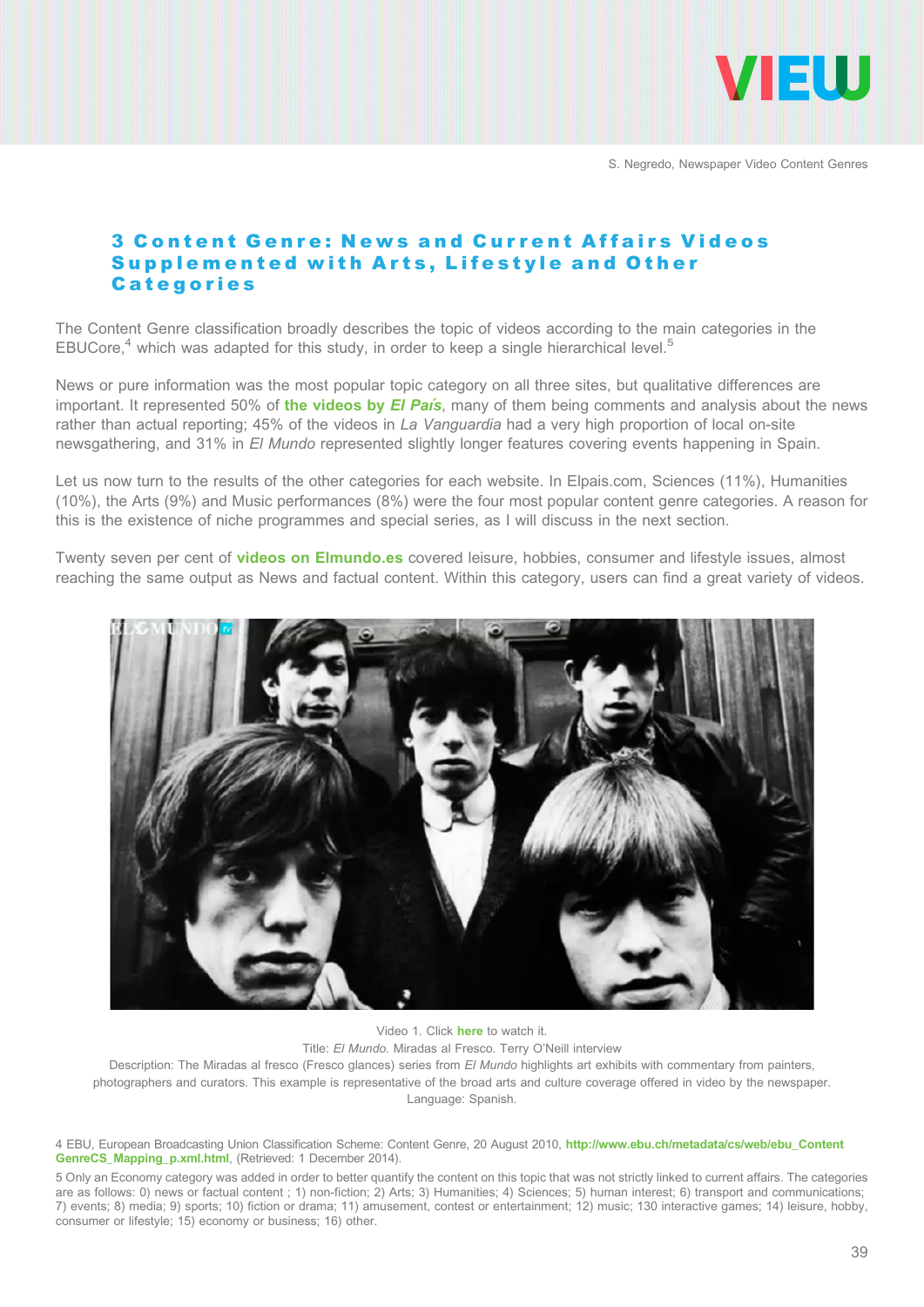

dealing with consumer technology, food and drinks, fashion, property, interior design, and similar themes. The Arts (9%) were a distant third (e.g. such as the weekly series about paintings, **[Miradas al fresco](http://www.metropoli.com/blogs/miradas-al-fresco/)**), followed by Sciences and Humanities (7% each), and Music (6%).

As for the rest of **[original video production on Lavanguardia.com](http://videos.lavanguardia.com/canal/destacados/index.html)**, leisure, hobby, consumer or lifestyle content was also the second most popular category (11%), including videos about travel, food, trends and technology. Economy (9%) made it into the top 3, due to the fact that there was a new video blog on this subject every weekday. Eight per cent of the original videos belonged to the music genre; for instance, **[Acustik](http://videos.lavanguardia.com/canal/acustik/index.html)** has been showing a live performance every week since June 2010,<sup>6</sup> and many interviews with artists were offered during the six observed weeks. Seven per cent of the videos dealt with the rest of the Arts.

#### 4 Editorial Formats in Original Online Video: News Reports, Features and Talks

The editorial format classification reflects the most general categories<sup>7</sup> included in the European Broadcasting Union code for labelling the editorial format of programmes.<sup>8</sup>

In the analysis, individual packages, such as generic news reports and features were classified under the 'none' category, in order to distinguish them from news programmes, which would be classified as 'bulletins.' As a consequence, the 'none' category was the most frequent on the sites with many standalone news reports and features, such Elmundo.es and Lavanguardia.com.

I will argue in the conclusions that this shows that the traditional broadcast classification code is not completely suitable for original online newspaper video, as many pieces of content are single genre and single topic units, instead of the traditional formats comprising several genres and topics to be found in broadcast television practice.

Comment and critique videos were classified under 'lecture, speech or presentation,' and any dialogue-based piece was coded as 'discussion, interview, debate or talk show.'

Many of the original videos on Elpais.com were speech-based at the time of the study. Almost one third (32%) were talks directly to camera, such as La voz de Iñaki. This is a video blog covering politics on weekdays since April 2011, and has been the only original programme on offer on a daily basis, from Monday to Thursday.<sup>9</sup>

Twenty five per cent of the original videos on El País were classified under the 'discussion, interview, debate or talk show' category. The sample comprises of interview-style political analyses and debates, and were recorded [in the](http://blogs.elpais.com/papeles-perdidos/feria-de-guadalajara-2011-v%C3%ADdeos/) [Guadalajara book fair](http://blogs.elpais.com/papeles-perdidos/feria-de-guadalajara-2011-v%C3%ADdeos/). Another 25% related to non-programmes: hard news and reportage. Incidentally, 10% of the videos were counted as 'contest,' as the site carried the maths challenge  $E$  desafio matematico.

<sup>6</sup> Lavanguardia.com, 'Tres años de Acustik,' 18 June 2013, [http://www.lavanguardia.com/musica/20130618/54375733409/tres-anos-de-acustik.](http://www.lavanguardia.com/musica/20130618/54375733409/tres-anos-de-acustik.html) [html](http://www.lavanguardia.com/musica/20130618/54375733409/tres-anos-de-acustik.html), (Retrieved: 1 December 2014).

<sup>7</sup> Interactive television categories were dismissed for this study, as there were no videos in the sample with those features. These are the categories used in the analysis: 0) none; 1) bulletin; 2) magazine; 3) event; 4) documentary; 5) discussion, interview, debate or talk show; 6) lecture, speech or presentation; 7) textual; 8) user participation or phone-in; 9) docusoap; 10) reality; 11) religious; 12) animation; 130 show or contest; 14) comedy; 15) reality show; 16) artistic performance; 17) other.

<sup>8</sup> EBU, European Broadcasting Union Classification Scheme: Editorial Format Code, 20 August 2010, [http://www.ebu.ch/metadata/cs/web/](http://www.ebu.ch/metadata/cs/web/ebu_EditorialFormatCodeCS_Mapping_p.xml.html) [ebu\\_EditorialFormatCodeCS\\_Mapping\\_p.xml.html](http://www.ebu.ch/metadata/cs/web/ebu_EditorialFormatCodeCS_Mapping_p.xml.html), (Retrieved: 1 December 2014).

<sup>9</sup> La Voz de Inaki is led by one of the most respected journalists in Spain, Inaki Gabilondo, and it is published simultaneously on the websites of newspaper El País and its sister radio network Cadena SER as an audio feed at 9.05 am.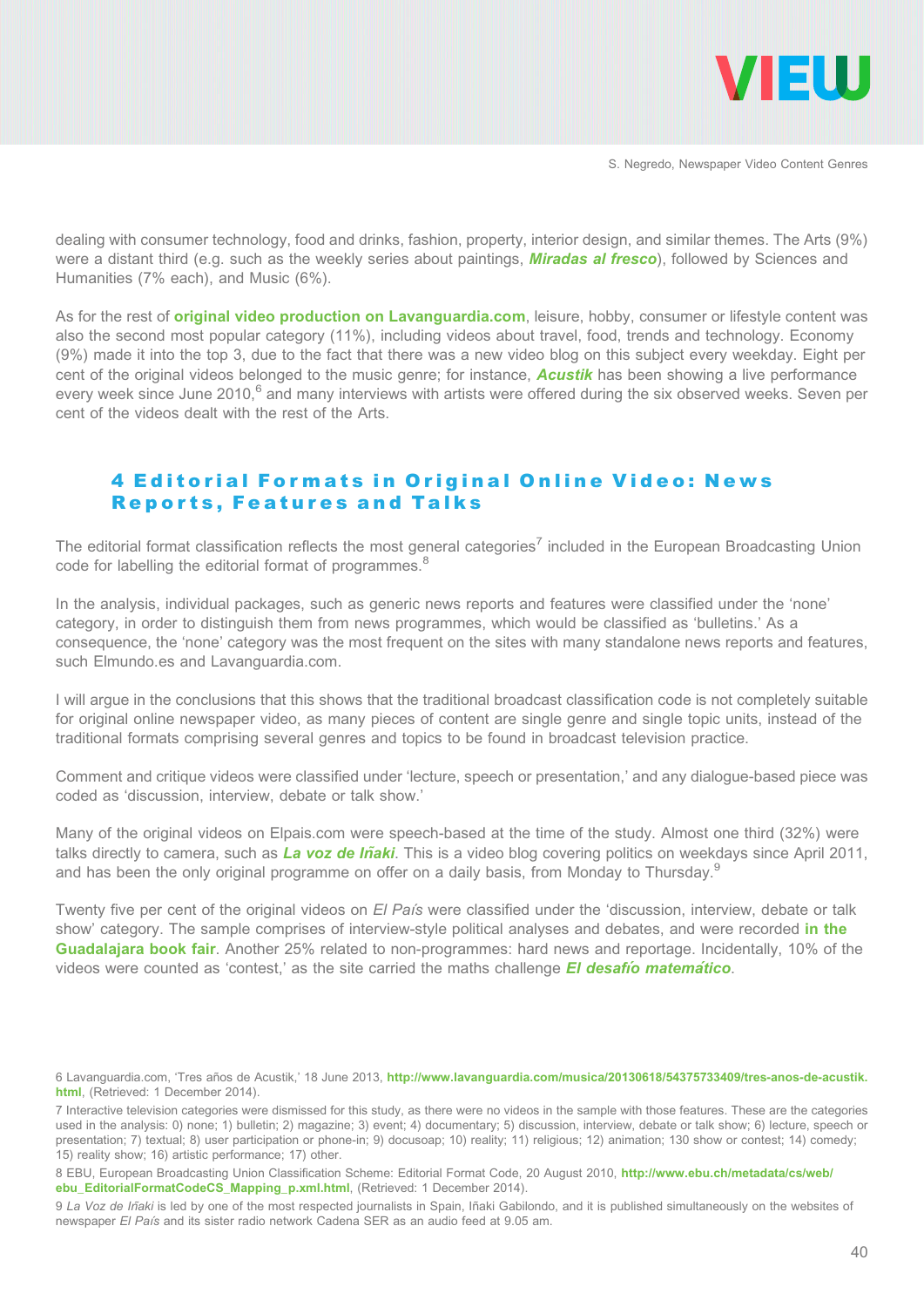



Video 2. Click [here](http://www.youtube.com/watch?v=0zaPksLVtqU) to watch it. Title: El País. Los pedales de la discordia Description: This 3-minute video covers the launch of a public bike rental scheme in Madrid. The format, a feature with high production values and innovative techniques, is a typical one for the video team at  $El Pa/s$ . A specialist reporter is involved. Language: Spanish

Fifty four per cent of Elmundo.es videos were news reports or longer features and packages; among the latter, the video blog [La trinchera](http://www.elmundo.es/blogs/elmundo/latrinchera/) was usually updated several times a week and has been doing so for three and a half years. After the study was conducted, during the first semester of 2013, **[Dossier](http://www.elmundo.es/elmundo/2013/06/13/espana/1371136260.html)** covered one topic in depth every month.

Twenty four of the videos were conversation led on Elmundo.es; for example, artists and politicians were interviewed in cafés for the series *[En la barra con](http://www.elmundo.es/elmundo/tags/99/en-la-barra-con.html)...* Just 11% of the clips consisted exclusively of talks delivered to camera, as in the video blog **[Dos minutos en el mundo](http://www.elmundo.es/blogs/elmundo/dos-minutos-en-el-mundo/)**. It is published on Saturdays and started in 2011. The format has evolved for the sake of visual variety and appeal: the comments are now recorded on location in Madrid instead of inside the newsroom, and is reinforced with agency and file footage.

Elmundo.es also offered several kinds of animation: both political humour cartoons, such as **[Moncloa Palace](http://www.elmundo.es/especiales/moncloa_palace/)** and 3Dmodelled infographics in its **[Especiales](http://www.elmundo.es/especiales/)**. Street music performances, short documentaries, and a few magazine and phone-in programmes are also part of El Mundo TV.<sup>10</sup>

Among the original videos published on Lavanguardia.com during the observed weeks, 53% were standard news reports or short features, linked to daily current affairs coverage. They are archived under the **[Actualidad](http://videos.lavanguardia.com/canal/videonoticias/index.html) or [Barcelona](http://videos.lavanguardia.com/canal/barcelona/index.html)** sections in the video area of the website. Fifteen of the videos were interviews, for which there is a specific *[Entrevista](http://videos.lavanguardia.com/canal/entrevistas/index.html)* channel.

An additional 1% belonged to user participation in the live Q&A programme [Chat TV](http://videos.lavanguardia.com/canal/chat-tv/index.html), each monthly episode going on for approximately half an hour. Talks, such as those in video blogs about the economy, made 10% of the original production items.

10 A few examples of many of the most recent formats by Elmundo.es can be found on their YouTube channel playlists: [https://www.youtube.com/](https://www.youtube.com/user/CanalELMUNDOes/playlists) [user/CanalELMUNDOes/playlists](https://www.youtube.com/user/CanalELMUNDOes/playlists), (Retrieved: 1 December 2014).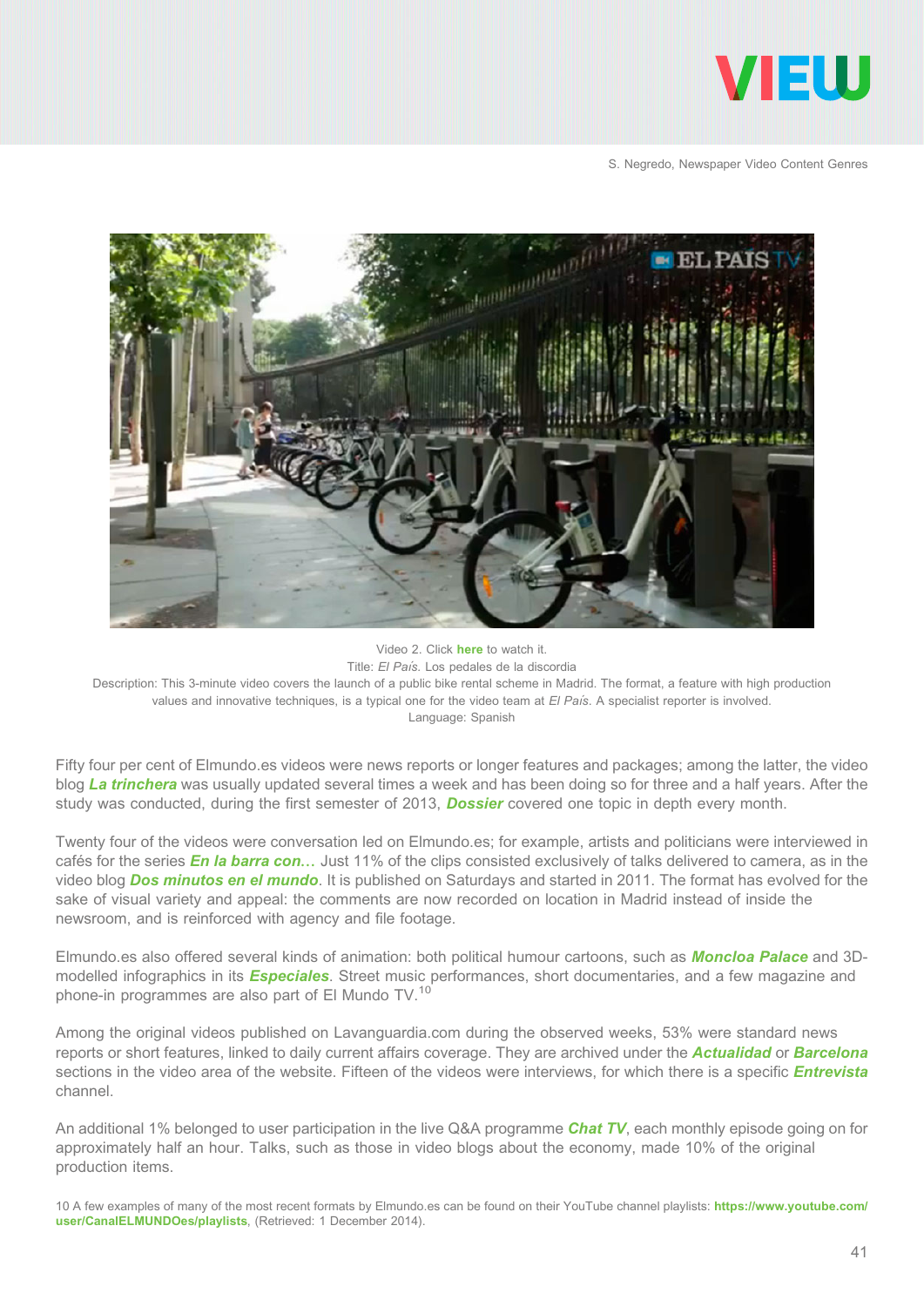

No less than 11% of Lavanguardia.com videos could be classified as magazine programmes. These productions go beyond standard genres such as reports and interviews, by adding short additional segments or original twists to how the topic is covered. The internal production and multimedia team at Lavanguardia.com has been developing new ideas and formats for programmes since 2007. They are usually published at weekly or monthly intervals, and sometimes they are discontinued or put to rest temporarily, depending on production costs and audience reception. Other programmes, such as the travel show **[MelarGO](http://videos.lavanguardia.com/canal/melargo/index.html)**, do not follow a fixed publishing schedule.<sup>11</sup>



# para entrar dentro de las murallas de la ciudad. Barcelona ha tenido tres grandes murallas:

Video 3. Click [here](http://www.youtube.com/watch?v=oIeiDlCKbAM) to watch it. Title: La Vanguardia. Històries de Can Fanga. Salve, Barcino! Description: In this show from La Vanguardia, historian Pere Portabella teaches about the history of Barcelona. This episode, recorded on location, shows the Roman walls in the city using post-production techniques. Language: Catalan with Spanish subtitles.

Other editorial formats found on Lavanguardia.com videos are music performances (3%) and animation (3%). They used to host custom made cartoons and later went for the increasingly popular genre of animated graphics, and short documentary series, such as the eleven-episode Groenlandia: misión Aurora.

#### 5 Site Architecture: Disjointed Archives and Hard to Retrieve Videos

To maximise the value of original video productions in the medium to long term requires specific information about architecture features and retrieval tools that not all online news sites have yet incorporated into their video sections.

11 It is impossible to mention all of them in this article, but they can be found on the left side menu at <http://videos.lavanguardia.com/>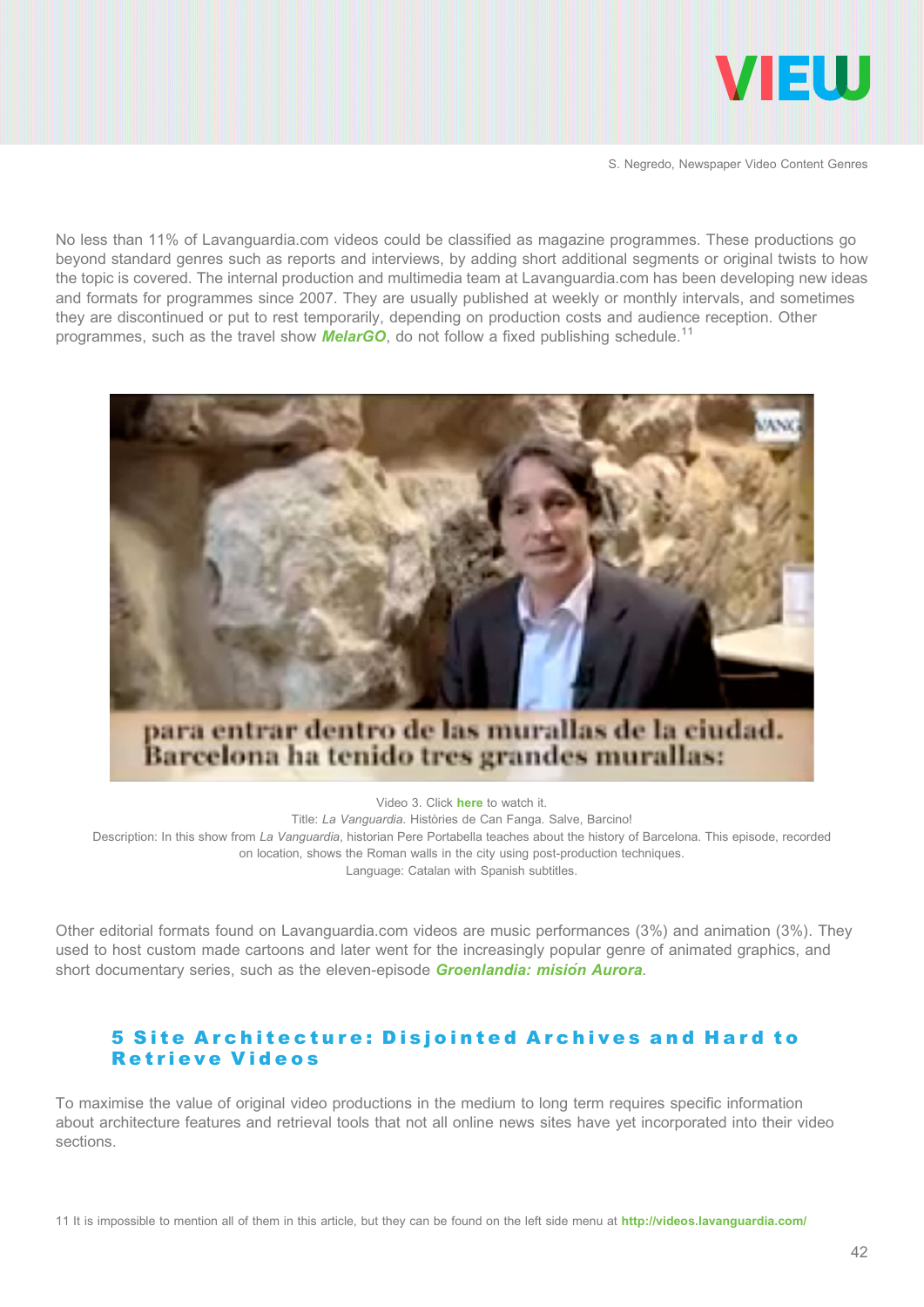

It has just been demonstrated that classifications made for TV are still operational for most original online news and current affairs videos and for the other non-news productions that complement them, even if there are some adjustments to be implemented.

Most publishers use metadata extensively already to manage and search their collections. This resource should also be made available to the public, so that they will be able to retrieve the sequences they are looking for, and not only see the latest uploads.

Wherever possible, to maximise long-term value, the programme pages, sections and collections should be better integrated. Publishers should not have to resort to uploading to platforms such as YouTube or Vimeo to showcase their portfolio of formats and programmes, or rely on these services to make their videos findable, shareable and embeddable. As part of the analysis, the evolution of user-facing videos on the main five newspaper websites in Spain (Elpais.com, Elmundo.es, Lavanguardia.com, 20minutos.es and ABC.es) and that of a pure player (Lainformacion.com) has been observed during a four-year period, tracking the availability of four basic classification and retrieval features. These enable the user to navigate the videos more easily as they are archived by date, search, browsable categories, and playlists for programmes or series.

At the time of writing, none of the six websites offered a calendar-based archive in their video section; El País and La Vanguardia used to do so in mid-2010, but they both discontinued it.

All of them offer specific video search, except for El País, which did away with this feature when a new version of the site went live in February 2012.

Neither El País nor El Mundo provide the option to browse videos by category when their sites were relaunched, even though it was available before.

The option to retrieve other videos from a specific series or programme is only available on Lavanguardia.com and in 20minutos.es. Other sites, such as El País and El Mundo, fall back on custom made packages, blogs or sidebar modules for this basic archival feature, or they just use tags that are not specific to this kind of media.

#### 6 Watching the News Online

#### 6.1 Repurposing Broadcast News for the Web

Video can be considered to be the natural medium for broadcasters to expand their online news presence, but the home pages of the websites for the main television newscasts in Spain replicate the structure of online newspapers; they just display a list of headlines, some of them linking to text stories, and others leading to pages that do feature video. Almost all broadcast news programmes are available to watch online in full, but very few additional options are offered to access the content in a non-linear way or to share parts of it.

However, broadcasters have developed a more dynamic strategy in the business-to-business front: Telecinco was quick to identify a market opportunity and has offered its news videos to other online publishers through the Atlas agency since the mid-2000s. Its main commercial competitor, Antena 3, took the same approach with VNews, which was later sold to an external production company. The largest traditional news agencies in Spain, EFE and Europa Press, also provide news clips for online media, and Reuters videos are available through its partnership with Live!, a Spanish video streaming venture.

Individual reports or fragments of newscasts are uploaded directly, either before of after broadcast. The only adaptation is to add fields such as a title, a description, credits or tags. This is standard practice, but some projects have adapted to producing a headline summary, repurposing content or developing web-native formats.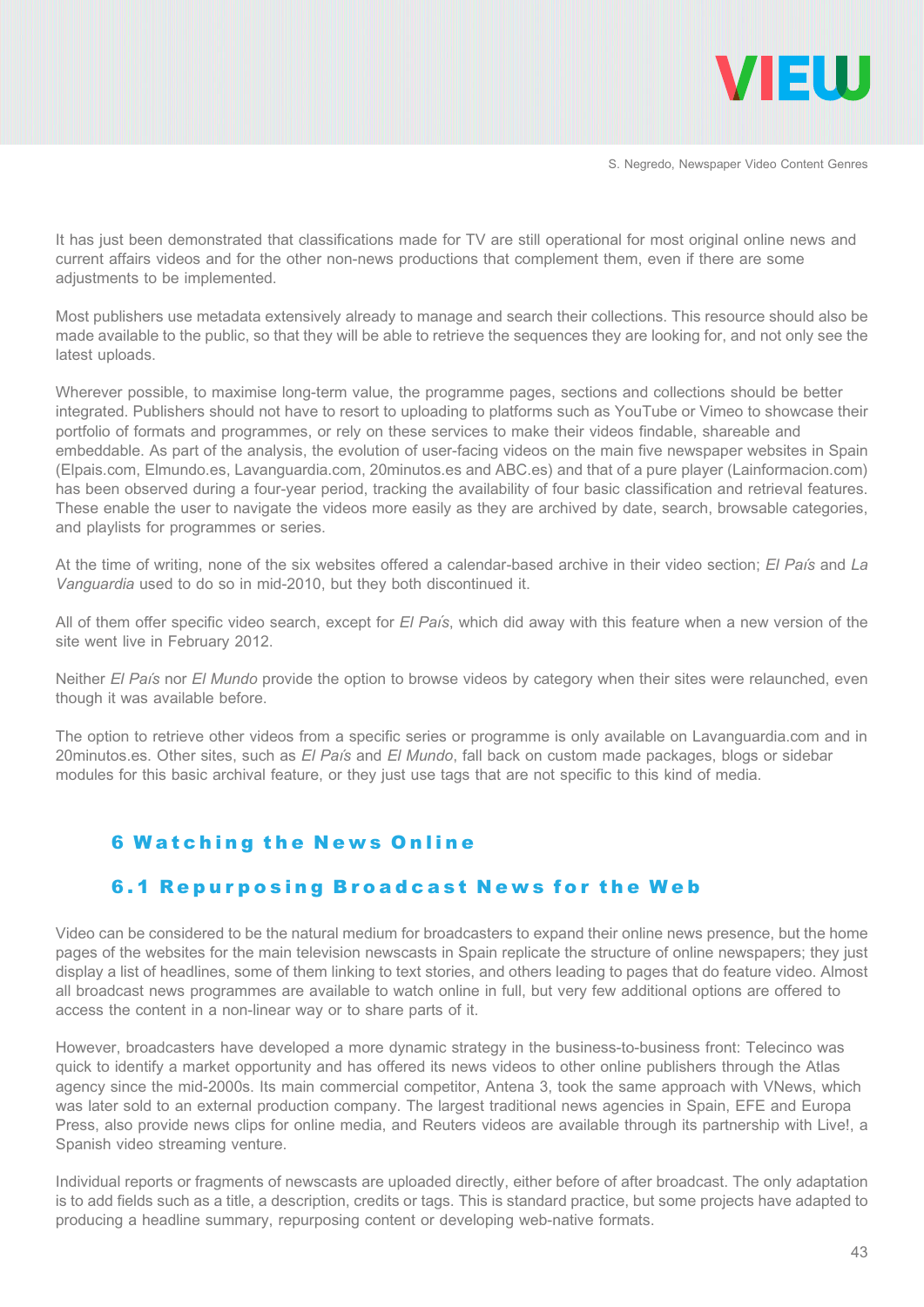

El informativo en la Red was produced by rolling news channel CNN+. It operated with some difficulties from November 2000 until the channel closed permanently in December 2010.<sup>12</sup> Through the years, this online only bulletin was published on Plus.es, an early content-rich portal associated with the satellite platform CNNplus.com, Elpais.com, and Cuatro.com, the online environement of a terrestrial channel. A comprehensive archive is not currently available.

The staff and technical resources used for the bulletin were those of the broadcast network; the difference consisted in the mode of address and transmission. Technology affected the format too: at first, the standard on-screen broadcast graphics were avoided, as low-bandwidth compression made them unreadable. The videos consisted of a welcome message, a typical top-of-the-hour headline summary, and an image-driven story similar to the And finally... segments in standard newscasts, followed by a short farewell.

The Catalan public broadcaster launched TV3minuts in January 2008.<sup>13</sup> It offered free-to-access, carefully edited threeminute video summaries of its main shows, including every daily news and current affairs programme.<sup>14</sup> That very November, on-demand video service TV3alacarta dropped the *freemium*<sup>15</sup> model it had started with in 2004, <sup>16</sup> and it became supported by advertisement only. Therefore, news and current affairs programmes became available on demand, and the summary service was suspended at the end of the year.



Video 4. Click [here](http://www.youtube.com/watch?v=lGgvznFbEaY) to watch it. Title: TV3-TV3minuts promo.

Description: "You now have a 3-minute summary of the most-watched TV3 programmes on your phone, on the website or on podcast." Language: Catalan.

12 El País, 'ELPAIS.es ofrece dos informativos producidos por CNN+ para Internet,' 8 October 2001, [http://elpais.com/diario/2001/10/08/sociedad/](http://elpais.com/diario/2001/10/08/sociedad/1002492006_850215.html) [1002492006\\_850215.html](http://elpais.com/diario/2001/10/08/sociedad/1002492006_850215.html), (Retrieved: 1 December 2014).

13 TV3.cat, 'TV3 ha posat en marxa el servei TV3minuts,' 21 January 2008, [http://www.tv3.cat/actualitat/48240/TV3-ha-posat-en-marxa-el-servei-](http://www.tv3.cat/actualitat/48240/TV3-ha-posat-en-marxa-el-servei-TV3minuts)[TV3minuts](http://www.tv3.cat/actualitat/48240/TV3-ha-posat-en-marxa-el-servei-TV3minuts), (Retrieved: 1 December 2014).

14 An archive is available by searching for TV3minuts in <http://www.tv3.cat/videos>

15 The term freemium describes business models that offer limited access for free – it may be limited in time, quantity or quality – and require a one-off or an ongoing payment for full access.

16 TV3.cat, 'TV3alacarta – Preguntes més freqüents,' <http://www.tv3.cat/3alacarta/faqs.htm>, (Retrieved: 1 December 2014).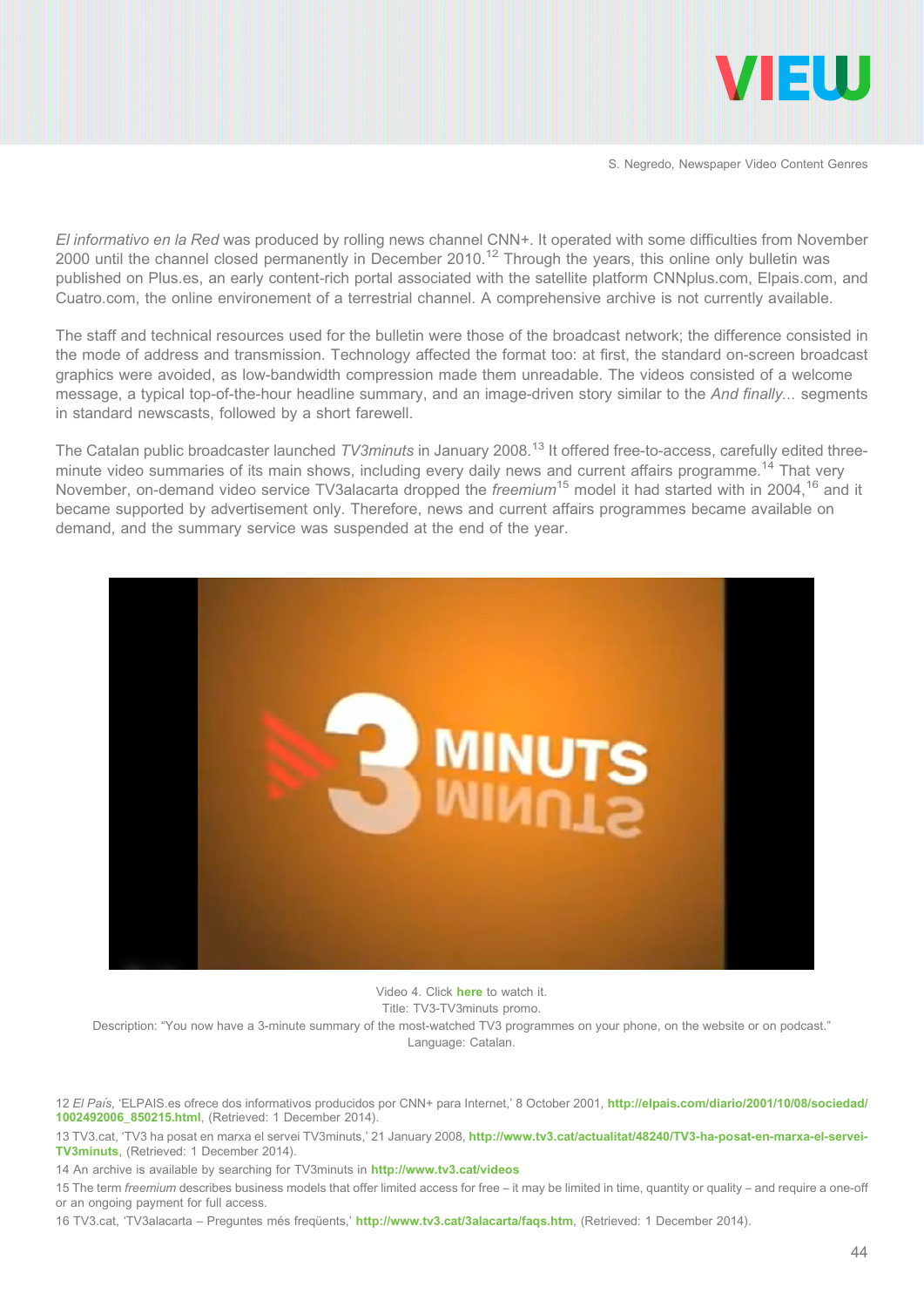

**[Telediario en 4 minutos](http://www.rtve.es/alacarta/videos/telediario/)** is one of the most popular and most prominently promoted news video items of public broadcaster RTVE since its online relaunch in summer 2008. The four-minute format is nothing else than the opening summary of the morning, afternoon and evening newscasts. This is similar to the **[One-minute World News](http://www.bbc.com/news/video_and_audio/)** from the BBC, which is just a recording of the headline summary that airs at half past the hour on the BBC World News channel.

And finally, it should be noted that commercial channel laSexta used to upload the newscasts to its website with a playlist feature that enabled users to watch them in full or to jump to specific stories or segments in the running order. The practice was abandoned when the merger with Antena 3 came into practice, as they now share a common player for all programmes.

# 6.2 Original Daily and Weekly Programmes for Websites

I have just discussed the ways in which television newscasts have been repurposed for on-demand online consumption. In parallel, many websites have developed distinctive and original video news programmes, with varied formats and strategies.

International examples can be found easily: The New York Times launched, diversified and eventually shut down TimesCast, and The Washington Post started up The Fold, but later did away with it as it continued to expand its video offerings.<sup>17</sup> Similar experiences from the Spanish market are now presented here.



Video 5. Click [here](http://www.youtube.com/watch?v=iUMCSxJFe-g) to watch it. Title: La Vanguardia - Infoweb - Farewell to Adolfo Suárez Description: An edition of the long-running weekly news, participation and cross-promotion show from La Vanguardia, the last one before it was discontinued. Presented by Sílvia Colomé, head of video and multimedia production. Language: Spanish.

17 Dylan Byers, 'Why live video won't save the news biz,' Politico.com, 24 February 2014, [http://www.politico.com/story/2014/02/live-video-wont](http://www.politico.com/story/2014/02/live-video-wont-save-news-business-103819.html)[save-news-business-103819.html](http://www.politico.com/story/2014/02/live-video-wont-save-news-business-103819.html), (Retrieved: 1 December 2014).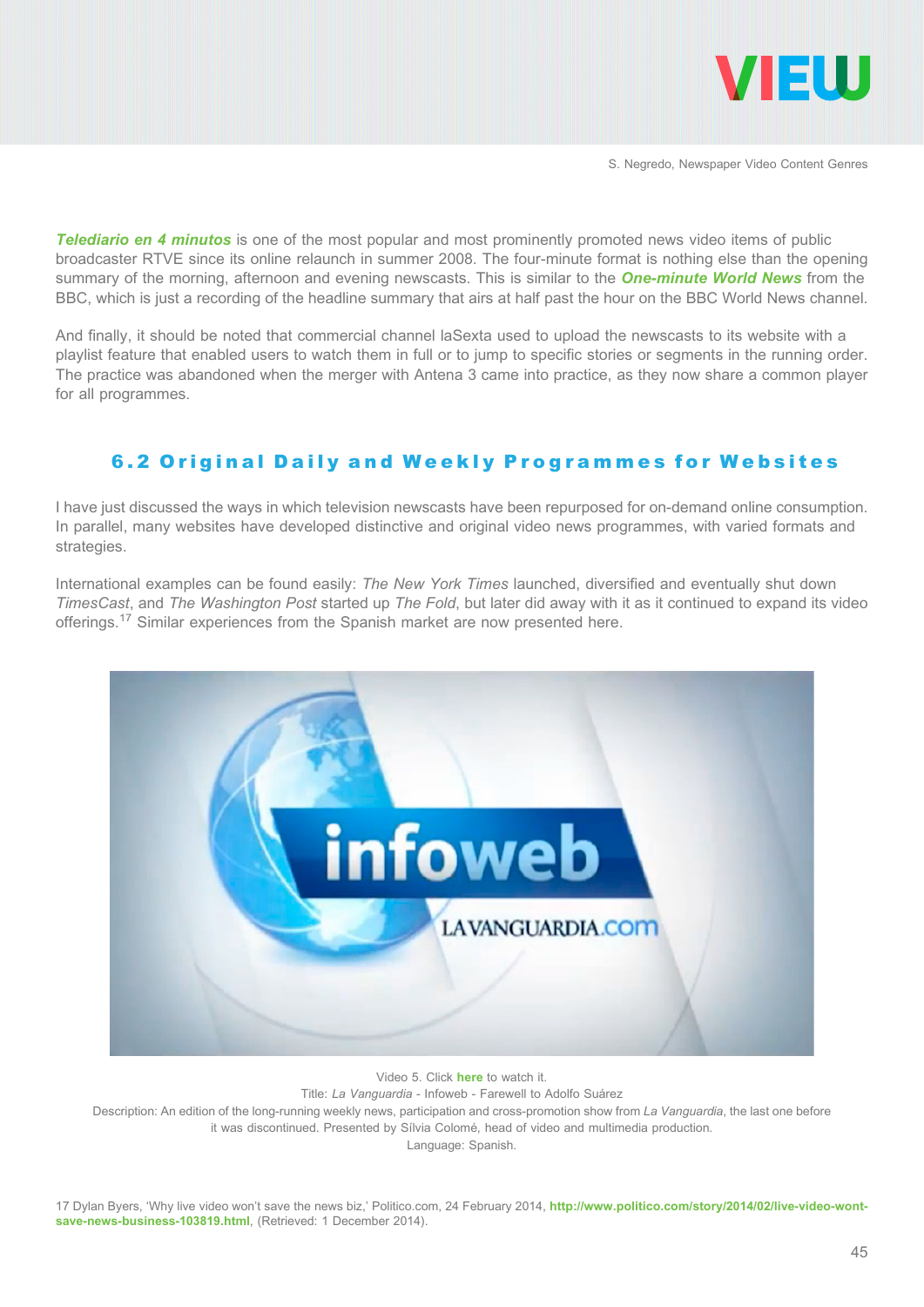

Coincidentally or not, the first three formats I will discuss are or were presented on screen by a female journalist. The now defunct site ADN.es, which launched in 2007, put together for some time a web-native daily video bulletin. It used to be uploaded in the afternoon, under the title ADNpm.<sup>18</sup>

In Catalonia, Lavanguardia.com produced *[Infoweb](http://videos.lavanguardia.com/canal/infoweb/index.html)* every Friday from September 2010 to March 2014, showcasing the most popular news and video content on the website, the best user contributions, upcoming productions and live video events, all in just around four minutes.<sup>19</sup>

Its direct competitor, Elperiodico.com, continues to offer *L'[informatiu](http://www.elperiodico.com/es/videos/informativo/)* every afternoon Monday to Friday since April  $2012.<sup>20</sup>$  The structure is more conventional, with duration of five minutes.

During the early 2010s, Elmundo.es developed a model in which daily audiovisual analyses were kept for the enhanced digital newsstand edition of the print newspaper. The website posted its own videos on local news, features and lifestyle, and relied mostly on the agencies for hard news footage and sound bites. This started to change in April 2013: LaSemana.zip was launched as a studio based weekly summary, published early on Saturdays, with video recaps and two-way interviews.



Video 6. Click **[here](http://www.youtube.com/watch?v=htJwXsAV9j4)** to watch it. Title: FI Mundo.LaSemana.zip

Description: The weekly summary of the news and other video content from El Mundo, fronted by producer Cristina de Rojas on Saturday mornings. Featuring an infographics explainer from 3.40sec, presented by the editor of the programme, Mario Viciosa. Language: Spanish.

18 No episodes are currently available online. ADN.es stopped operating as an independent news operation in January 2009, and the publishing company erased most of its online presence, including external sites, after it closed completely in 2011.

19 Lavanguardia.com, 'La Vanguardia.es estrena 'Infoweb', un nuevo concepto de informativo on line,' 17 September 2010, [http://www.](http://www.lavanguardia.com/internet/20100917/54005013722/la-vanguardia-es-estrena-infoweb-un-nuevo-concepto-de-informativo-on-line.html) [lavanguardia.com/internet/20100917/54005013722/la-vanguardia-es-estrena-infoweb-un-nuevo-concepto-de-informativo-on-line.html](http://www.lavanguardia.com/internet/20100917/54005013722/la-vanguardia-es-estrena-infoweb-un-nuevo-concepto-de-informativo-on-line.html), (Retrieved: 1 December 2014).

20 Elperiodico.com, 'EL PERIÓDICO estrena hoy un teleinformativo para móvil y web,' 16 April 2012, [http://www.elperiodico.com/es/noticias/](http://www.elperiodico.com/es/noticias/sociedad/periodico-estrena-hoy-teleinformativo-para-movil-web-1666444) [sociedad/periodico-estrena-hoy-teleinformativo-para-movil-web-1666444](http://www.elperiodico.com/es/noticias/sociedad/periodico-estrena-hoy-teleinformativo-para-movil-web-1666444), (Retrieved: 1 December 2014). It was originally titled El informativo, but it switched from Spanish to Catalan soon. Full editions of the newspaper and the website are published in both languages.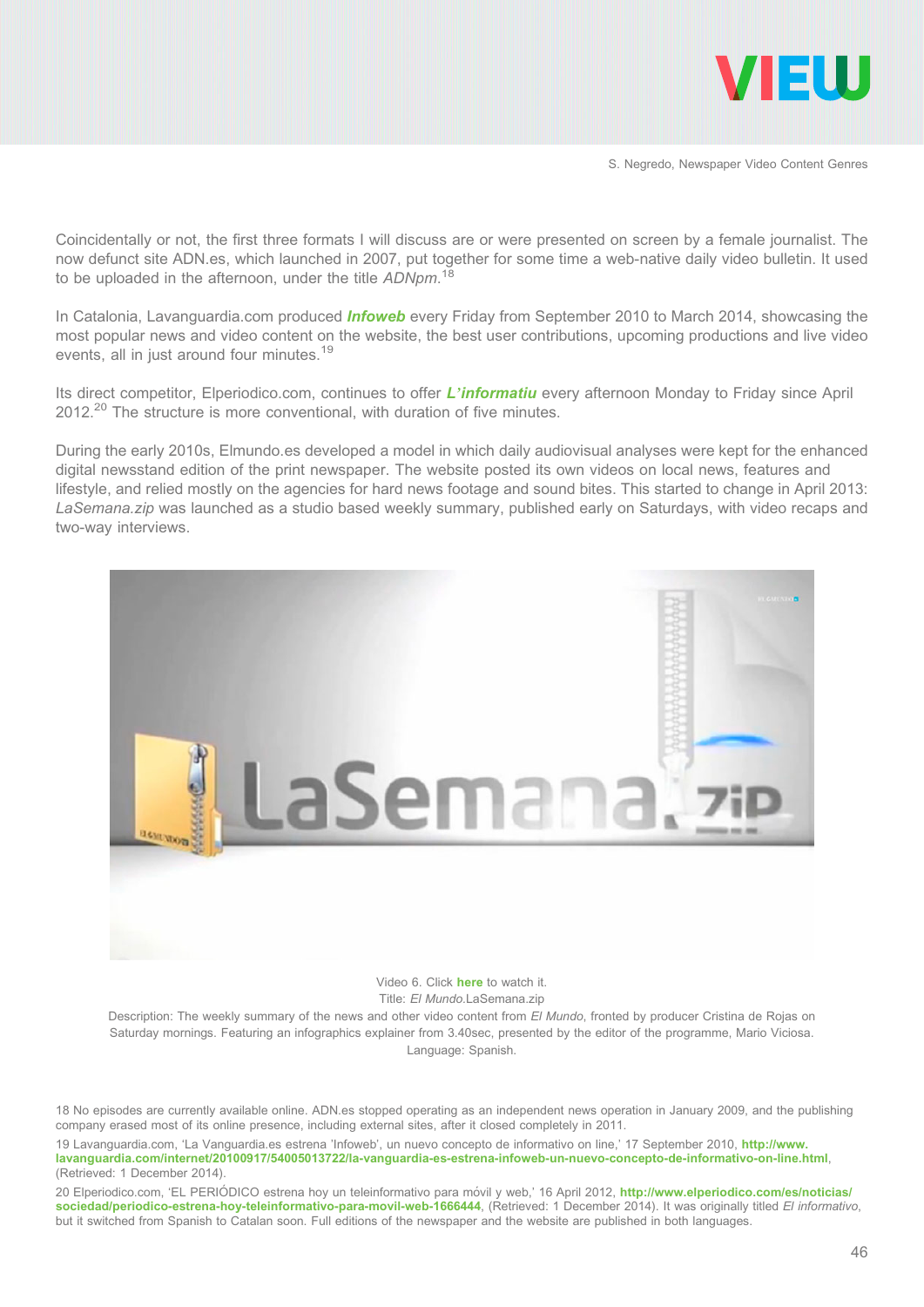

Elmundo.es added El Mundo en 90" in June 2014. It is a (roughly) 90-second bulletin with a voiceover but no on-screen presentation. It is updated twice daily, at 13.30 and 19.00.<sup>21</sup> Text links to every story mentioned in the bulletin are included below the video player.<sup>22</sup>

A brief digression has to be made here to include [La Tuerka](http://www.publico.es/publico-tv/la-tuerka), a leftwing political debate with a considerable following, which evolved from a weekly edition on local television to four 90-minute episodes per week since December 2013. The programme was to be streamed live from the newsroom of the news website Público.es, with full archives available online.<sup>23</sup> Emerging politician Pablo Iglesias created it and fronted it at first; he later took turns with other presenters, and the team developed the programme further for the season starting in October 2014. They increased format diversity by adding reportage and humour.

A valuable addition to the format of the original online newscast happened in March 2014, when Catalan newspaper site Ara.cat launched a daily (Monday to Thursday) programme, edited and presented by renowned journalist Antoni Bassas. **[AraBassas](http://www.ara.cat/arabassas/)** was streamed live at 20.00 hours, and was made available on demand right after, [in full](http://www.ara.cat/arabassas/1250/programes_sencers/) and split in clips.



Video 7. Click [here](http://www.youtube.com/watch?v=blfCE0ugSBY) to watch it. Title: Diari Ara.AraBassas.Launch promo Description: "Journalism that will make everything clear for you is back." With Antoni Bassas. Language: Catalan.

Daily sections in AraBassas encompassed an editorial **[opening](http://www.ara.cat/arabassas/1253/obertura/)**, a summary read by a female co-presenter, stand-up debriefing interviews from the [newsroom](http://www.ara.cat/arabassas/1254/ara_redaccio/), a quick fix of the news in [60 seconds](http://www.ara.cat/arabassas/1255/el_dia_en_60/) as covered on television, and in-studio and on-location *[interviews](http://www.ara.cat/arabassas/1256/el_focus/)*, which were supplemented with sporadic appearances by a range of **[columnists](http://www.ara.cat/arabassas/1258/els_columnistes/)**, and other

22 As it has been explained, no browsable archives are automatically available for Elmundo.es programmes, so archival content can only be retrieved by search.

23 Público.es, 'PúblicoTV, nuevo cuartel general de 'La Tuerka'', 29 November 2013, [http://www.publico.es/485682/publicotv-nuevo-cuartel](http://www.publico.es/485682/publicotv-nuevo-cuartel-general-de-la-tuerka)[general-de-la-tuerka](http://www.publico.es/485682/publicotv-nuevo-cuartel-general-de-la-tuerka), (Retrieved: 1 December 2014).

<sup>21</sup> El informativo en la red by CNN+, which is mentioned above, also consisted of two daily editions, which were published at similar times: 13.30 and 19.30 hours.